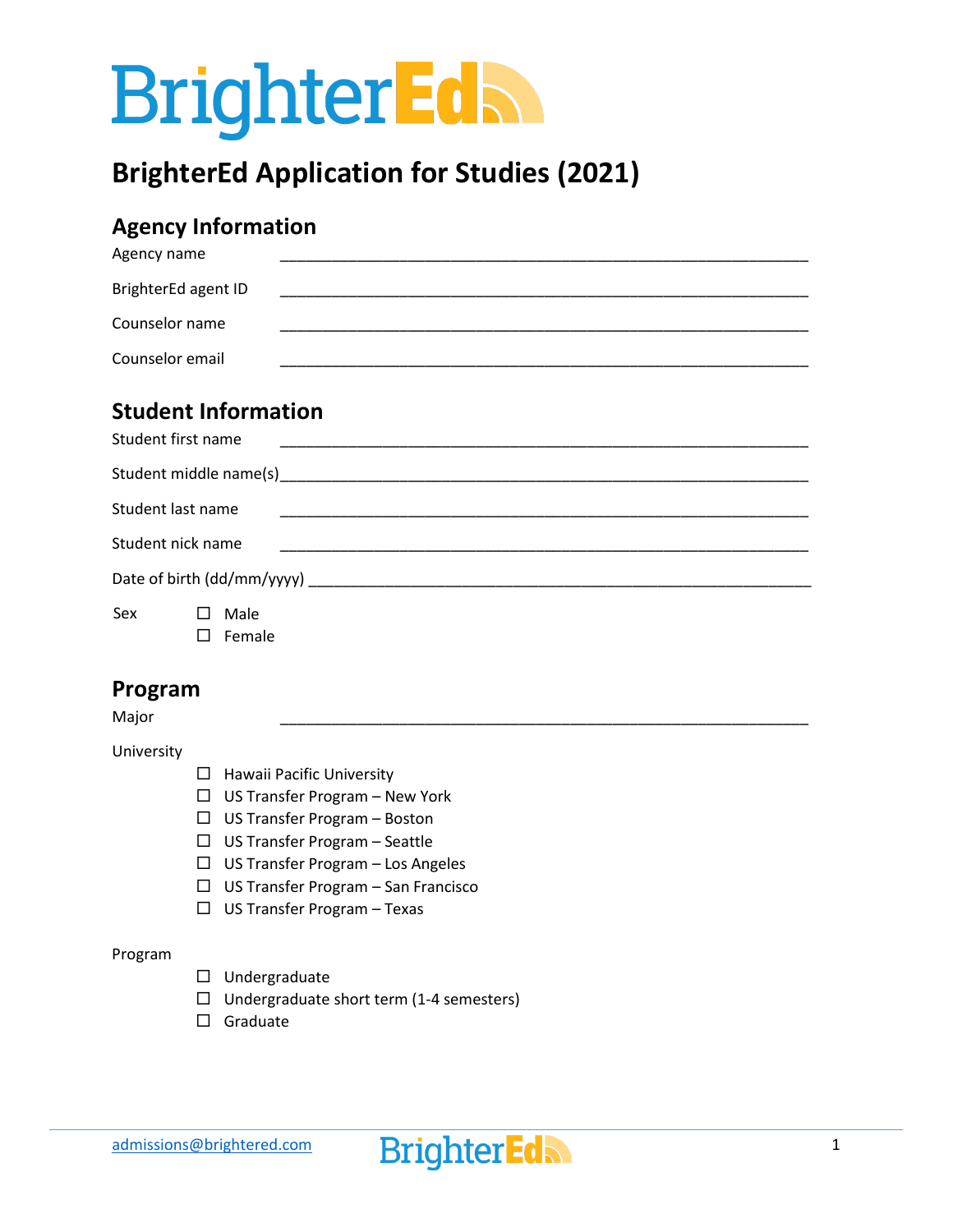Start Date

- Winter 2021 (January/February 2021)
- $\square$  Summer 2021 (June/July 2021)
- □ Fall 2021 (August 2021)
- $\square$  Other

## **Education History**

Highest level of education (*or will be completed at time of starting studies*)

- $\Box$  High school completion
- $\square$  Some college/university
- $\square$  Two-year degree
- $\Box$  Bachelor's / undergraduate  $\Box$  Master's degree
- $\Box$  PhD / Doctorate degree

#### **Last School Attended**

| School name                   |                                      |                                                                                                                        |                                                                                                                       |             |                                                                       |
|-------------------------------|--------------------------------------|------------------------------------------------------------------------------------------------------------------------|-----------------------------------------------------------------------------------------------------------------------|-------------|-----------------------------------------------------------------------|
| Country of the school         |                                      |                                                                                                                        |                                                                                                                       |             |                                                                       |
|                               |                                      | Last day of study (mm/yyyy)                                                                                            |                                                                                                                       |             | <u> 1989 - Johann John Stone, mars eta biztanleria (h. 1989).</u>     |
| Major                         |                                      |                                                                                                                        |                                                                                                                       |             |                                                                       |
| Finished                      |                                      | Yes<br><b>No</b>                                                                                                       |                                                                                                                       |             |                                                                       |
| Earned                        | ⊔<br>ш<br>ш                          | High school diploma<br>Some college/university credits<br>Two-year degree                                              |                                                                                                                       | □<br>□<br>□ | Bachelor's/undergraduate<br>Master's degree<br>PhD / Doctorate degree |
| <b>Other Schools Attended</b> |                                      |                                                                                                                        |                                                                                                                       |             |                                                                       |
| School name                   |                                      |                                                                                                                        | <u> 1980 - Johann John Stein, markin fan it ferskearre fan it ferskearre fan it ferskearre fan it ferskearre fan </u> |             |                                                                       |
| Country of the school         |                                      |                                                                                                                        |                                                                                                                       |             |                                                                       |
|                               |                                      |                                                                                                                        |                                                                                                                       |             |                                                                       |
| Major                         |                                      |                                                                                                                        |                                                                                                                       |             |                                                                       |
| Finished                      | ш                                    | Yes<br>No                                                                                                              |                                                                                                                       |             |                                                                       |
| Earned                        | ப<br>ப<br>$\Box$<br>$\Box$<br>□<br>□ | High school diploma<br>Some college/university credits<br>Two-year degree<br>Master's degree<br>PhD / Doctorate degree | Bachelor's / undergraduate degree                                                                                     |             |                                                                       |

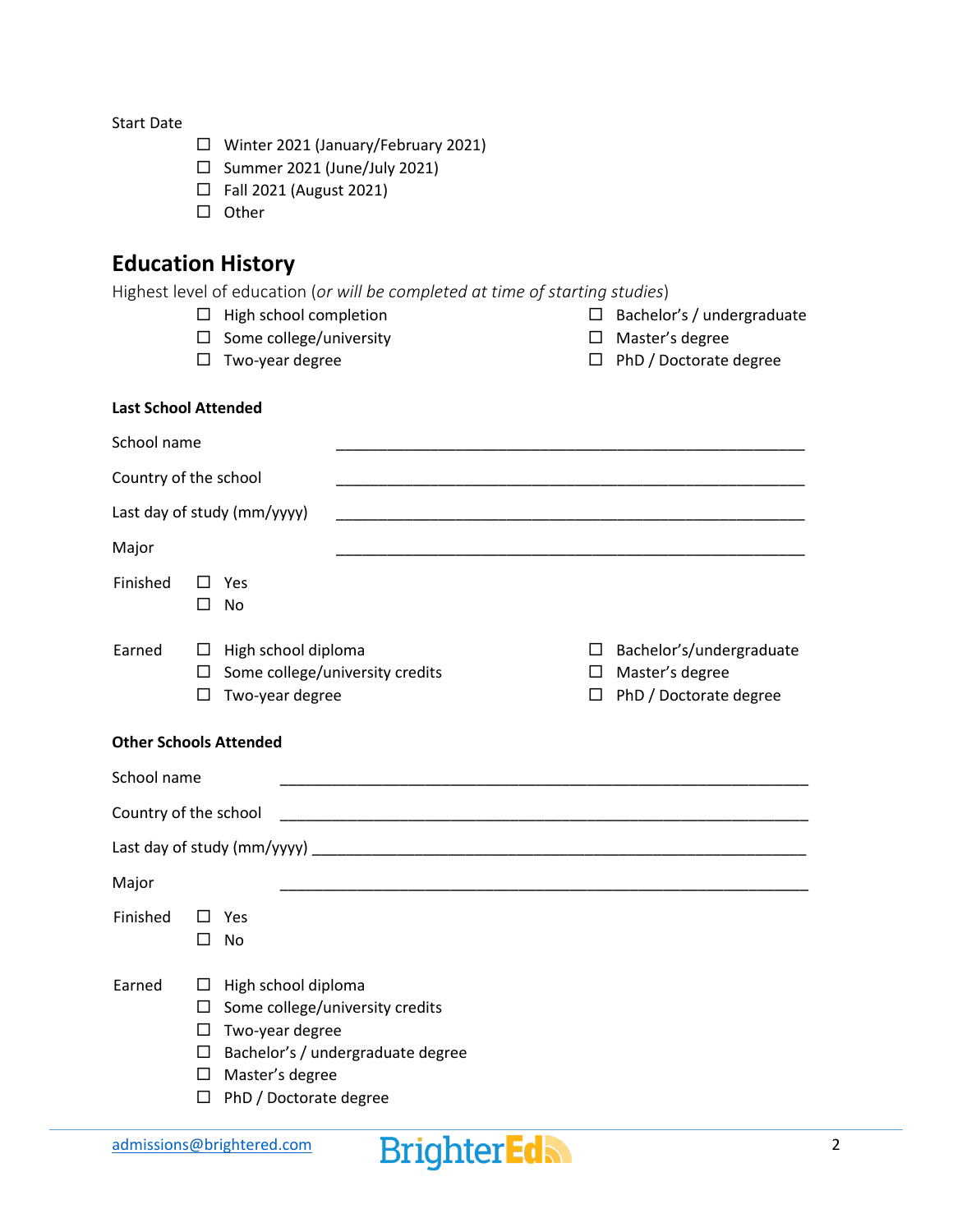Please explain any gaps longer than two months in your study history

| <b>I-20 Questions</b>                                                                                                        |  |
|------------------------------------------------------------------------------------------------------------------------------|--|
| Yes<br>Are you currently studying in the US?<br><b>No</b>                                                                    |  |
|                                                                                                                              |  |
|                                                                                                                              |  |
| <b>Student's Address</b><br><b>Street address</b>                                                                            |  |
| City                                                                                                                         |  |
| State/province                                                                                                               |  |
| Country                                                                                                                      |  |
| Postal code                                                                                                                  |  |
| <b>Student's Shipping Address</b>                                                                                            |  |
|                                                                                                                              |  |
| $\Box$ Yes (If yes, then do not fill in the rest of shipping address)<br>Is the shipping address the same?<br><b>No</b><br>П |  |
| <b>Street address</b>                                                                                                        |  |
| City                                                                                                                         |  |
| State/province                                                                                                               |  |
| Country                                                                                                                      |  |
| Postal code                                                                                                                  |  |
| <b>Student's Contact Information</b>                                                                                         |  |
| Student email                                                                                                                |  |

\_\_\_\_\_\_\_\_\_\_\_\_\_\_\_\_\_\_\_\_\_\_\_\_\_\_\_\_\_\_\_\_\_\_\_\_\_\_\_\_\_\_\_\_\_\_\_\_\_\_\_\_\_\_\_\_\_\_\_\_\_\_\_\_\_\_\_\_\_\_\_\_\_\_\_\_\_\_\_\_\_\_\_\_\_